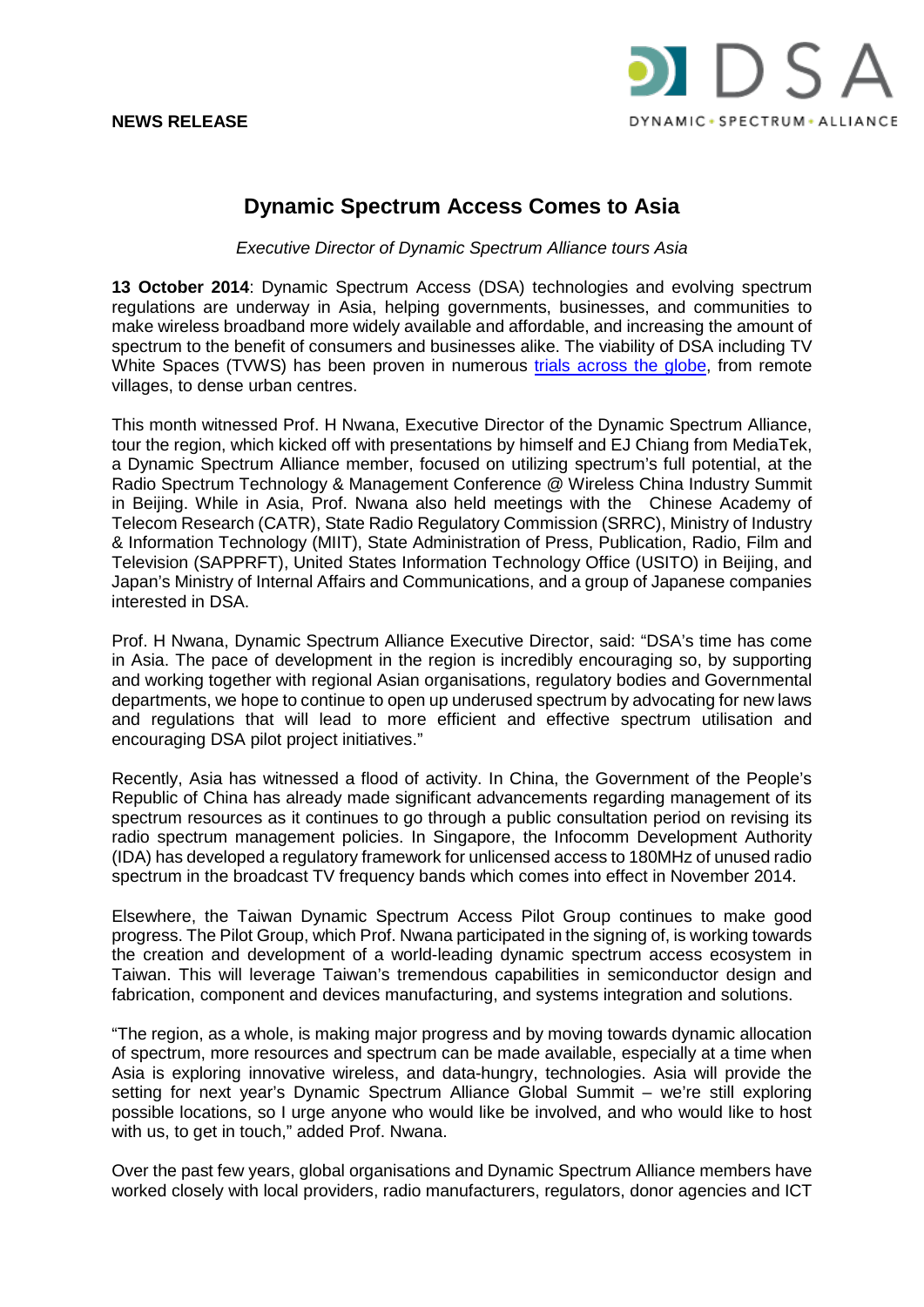ministries to demonstrate the benefits of DSA technology in underserved communities in emerging economies. Dynamic Spectrum Alliance members are driving work forward:

- 6Harmonics Inc, a DSA founding member, has invented an Adaptive Radio Network-ARN\* that allows dynamic spectrum access as well as a scalable cell size and topology. This innovative wireless network technology provides 4G access speeds at the lowest cost to date, making a cost effective WAN dynamically accessing all available spectrum economically possible. ARN\* has been deployed in 12 countries on five continents. In rural Africa, 6Harmonics FCC certified GWS3000 has been deployed to establish high-speed connections over distances in excess of 10km under NLOS propagation conditions. In the Philippines, GWS3000 has been deployed for disaster recovery. Dr Robert Wu, Founder and CEO of 6Harmonics disclosed that 2 new products are in the final tests: AP with highest RF power on the market to date for longer range, and a low cost palm size CPE which will enable large scale deployment. Dr Wu further noted, when those get deployed, people can dial WiFi anywhere.
- Aviacomm, Dynamic Spectrum Alliance founding member, has broken new ground for realizing DSA with its innovative RF transceiver solutions, which are designed to utilize new spectrum made available and brings into use frequency bands subject to challenging regulatory requirements. Shih Mo, President and CEO of Aviacomm, Inc, said: "Aviacomm is leading the way toward high-performance flexible RF solutions that will enable dynamic spectrum sharing – the next generation of technology which will achieve significant improvements in coverage and capacity for wireless networking and mobile devices."
- Mediatek, the Taiwanese semiconductor Tier 1 giant and founder member of the Dynamic Spectrum Alliance, announced at the DSA Global Summit in May they would release a tri-band chipset in partnership with another Alliance member Aviacomm that would support traditional WiFi in the 2.4Ghz and 5Ghz range as well as TV White Spaces band using the 802.11af standard. Mediatek is the 3<sup>rd</sup> largest manufacturer of WiFi chipsets in the world.
- NICT, based in Japan, has developed several world standard based TV White Space devices, along with other technologies (e.g. IEEE802.22, IEEE802.11af, and LTE release 8 (eNB,smartphone) and White Space database compliant with FCC, Ofcom, and the Japanese TV band contour calculation algorithm. It has also done world-first field trials using these international multi-band standard devices. Prof. Hiroshi Harada, Executive Research Director of NICT, commented: "Some world standards have already been issued and some feasibility trials based on the standards have also been completed. Now it is a time to think about actual business ecosystems by collaborating global representative partners."

The Dynamic Spectrum Alliance believes a real and immediate opportunity lies with TVWS, the unused TV broadcast channels. The Alliance is working to promote regulatory policies which will pave the way for innovative new wireless technologies, addressing growing wireless data challenges. The cross-industry Alliance works to engage with regulators and government officials to promote the adoption of legal and regulatory frameworks that facilitate dynamic access to radio spectrum.

For further information about the Dynamic Spectrum Alliance, please visit [www.dynamicspectrumalliance.org/,](http://www.dynamicspectrumalliance.org/) or follow [@dynamicspectrum](https://twitter.com/DynamicSpectrum) on Twitter. Alternatively joins the Alliance on [Facebook](https://www.facebook.com/DynamicSpectrumAlliance) or [LinkedIn.](https://www.linkedin.com/groups/Dynamic-Spectrum-Alliance-DSA-6654268) For all media enquiries, please contact Dana Hare at [dana.hare@proactive-pr.com](mailto:dana.hare@proactive-pr.com) or +44 7795 615466, or Russell Cafferty at russell.cafferty@proactive-pr.com.